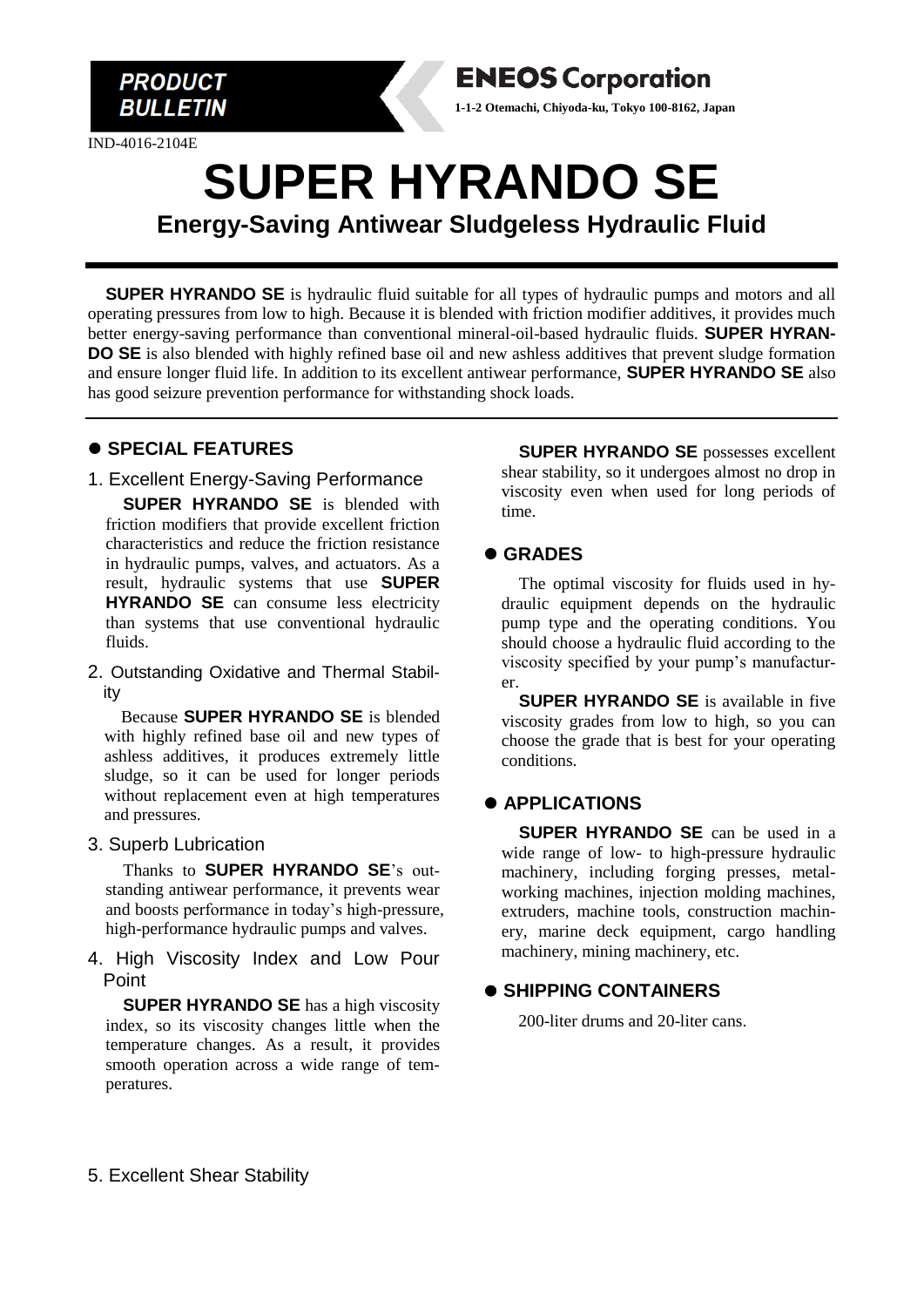| <b>Viscosity grade</b>                        |                   | 22               | 32               | 46               | 56               | 68               |
|-----------------------------------------------|-------------------|------------------|------------------|------------------|------------------|------------------|
| Color(ASTM)                                   |                   | L <sub>0.5</sub> | L <sub>0.5</sub> | L <sub>0.5</sub> | L <sub>0.5</sub> | L <sub>0.5</sub> |
| Density $(15^{\circ}C)$                       | g/cm <sup>3</sup> | 0.838            | 0.842            | 0.848            | 0.861            | 0.868            |
| Viscosity $(40^{\circ}C)$                     | $mm^2/s$          | 21.8             | 32.2             | 46.0             | 55.7             | 68.2             |
| Viscosity $(100^{\circ}C)$                    | $mm^2/s$          | 4.64             | 6.05             | 7.53             | 8.42             | 9.37             |
| Viscosity index                               |                   | 133              | 137              | 129              | 126              | 115              |
| Flash point (COC)                             | $\rm ^{\circ}C$   | 216              | 250              | 260              | 262              | 264              |
| Pour point                                    | $\rm ^{\circ}C$   | $-35$            | $-32.5$          | $-30$            | $-27.5$          | $-27.5$          |
| Acid number                                   | mgKOH/g           | 0.06             | 0.06             | 0.06             | 0.06             | 0.06             |
| Copper strip corrosion( $100^{\circ}$ C, 3 h) |                   | 1                | 1                | 1                | 1                | 1                |
| Rust prevention (artificial seawater, 24 h)   |                   | No rust          | No rust          | No rust          | No rust          | No rust          |

## ⚫ **TYPICAL PROPERTIES OF SUPER HYRANDO SE**

Notes

(1) Viscosity grade 56 is a special grade which is not included in the ISO viscosity grades.

(2) Note: The typical properties may be changed without notice. (July 2006)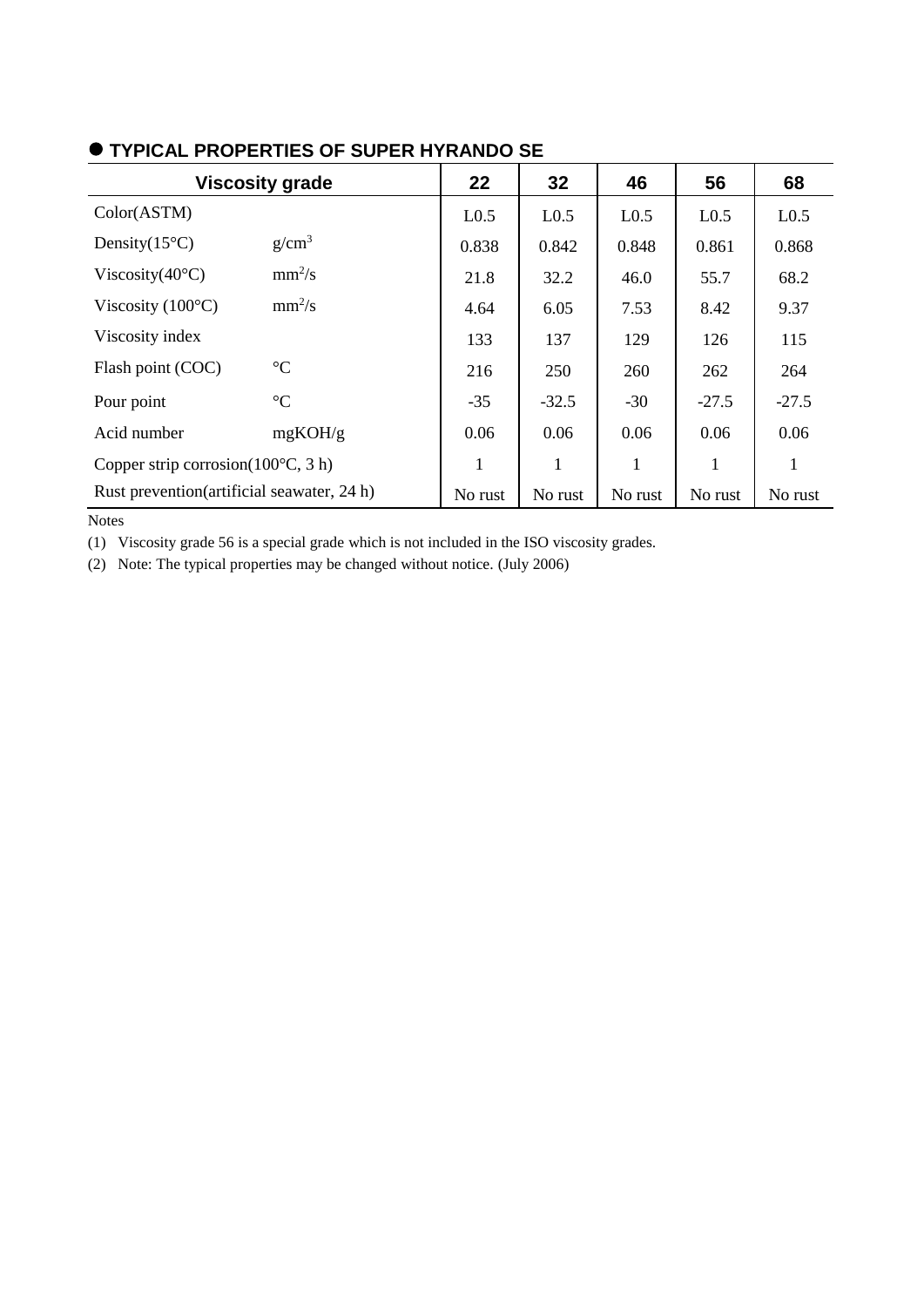

# **Handling**

| Composition:                     | Base Oil, Additives                                                                           |  |  |  |
|----------------------------------|-----------------------------------------------------------------------------------------------|--|--|--|
| <b>Precautionary pictograms:</b> |                                                                                               |  |  |  |
| Signal word:                     | Danger                                                                                        |  |  |  |
| <b>Hazard Statement:</b>         | May be fatal if swallowed and enters airways                                                  |  |  |  |
| <b>Precautionary Statements:</b> | • Do not handle until all safety precautions have been read and understood.                   |  |  |  |
| <b>Prevention</b>                | • Wear protective gloves/protective clothing/eye protection/face protection.                  |  |  |  |
|                                  | • Do not allow the eyes to become exposed to the product. Do not swallow the product.         |  |  |  |
|                                  | • Wash hands thoroughly after handling.                                                       |  |  |  |
|                                  | • Do not eat, drink or smoke when using this product.                                         |  |  |  |
| <b>Response</b>                  | • IF SWALLOWED: Immediately call a POISON CENTER or doctor/physician.                         |  |  |  |
|                                  | · IF SWALLOWED: Rinse mouth. Do NOT induce vomiting.                                          |  |  |  |
|                                  | · If the eyes are exposed to the product: Rinse the eyes with plenty of running water and     |  |  |  |
|                                  | immediately contact a physician.                                                              |  |  |  |
|                                  | · IF ON SKIN: Wash with plenty of soap and water.                                             |  |  |  |
|                                  | • Do NOT induce vomiting.                                                                     |  |  |  |
| <b>Storage</b>                   | • The product must be stored in a cool, well-ventilated location where it will not be exposed |  |  |  |
|                                  | to direct sunlight.                                                                           |  |  |  |
|                                  | • Containers that have been opened must be tightly sealed.                                    |  |  |  |
|                                  | · Store locked up.                                                                            |  |  |  |
| <b>Disposal</b>                  | · Dispose of contents/container in accordance with local/regional/national/international      |  |  |  |
|                                  | regulations.                                                                                  |  |  |  |
|                                  | • If there are any doubts about proper methods of handling the product, contact the point of  |  |  |  |
|                                  | purchase before proceeding with usage.                                                        |  |  |  |

#### **SUPER HYRANDO SE 22**